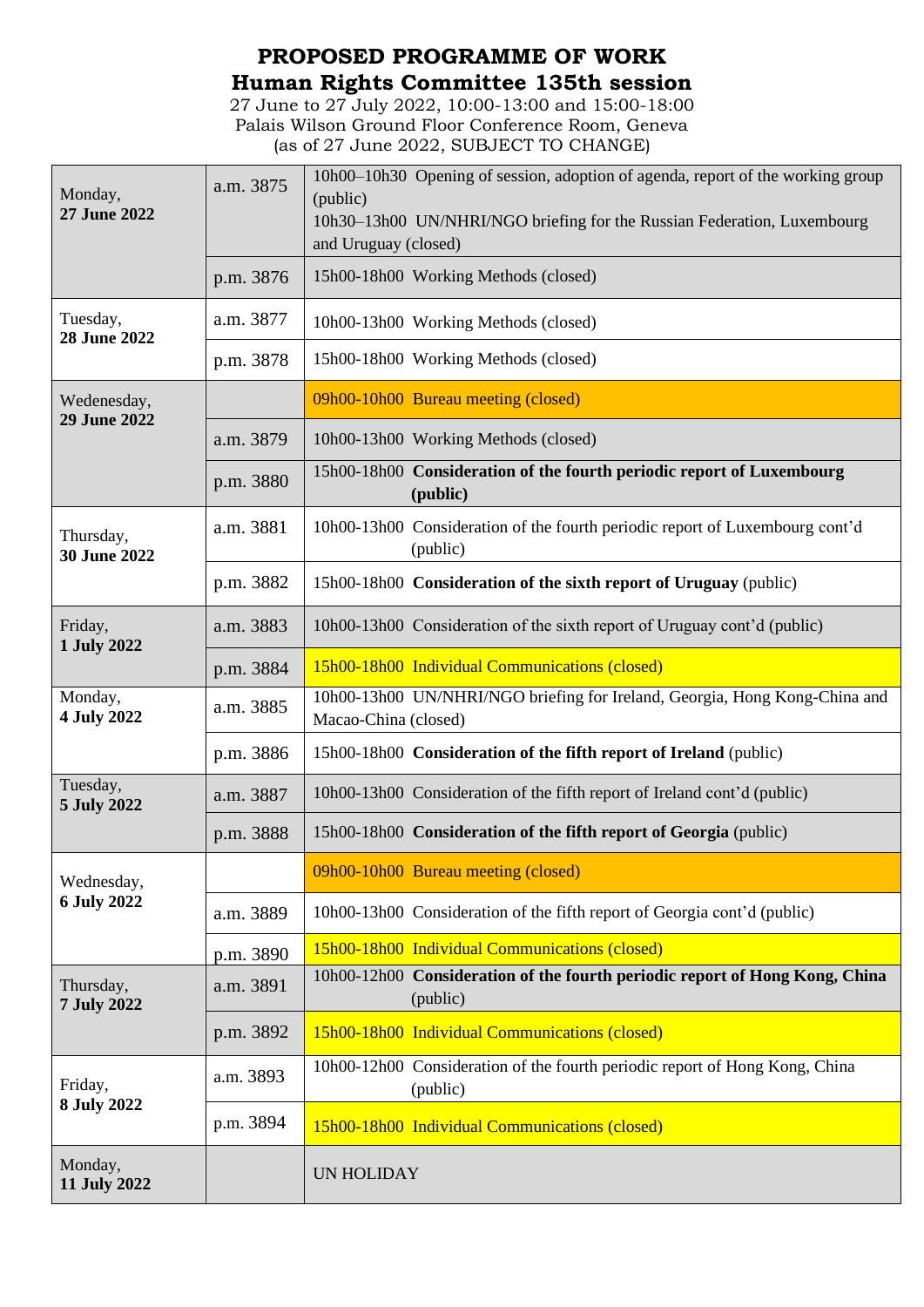## **PROPOSED PROGRAMME OF WORK Human Rights Committee 135th session**

27 June to 27 July 2022, 10:00-13:00 and 15:00-18:00 Palais Wilson Ground Floor Conference Room, Geneva (as of 27 June 2022, SUBJECT TO CHANGE)

| Tuesday,<br>12 July 2022       | a.m. 3895 | 10h00-12h00 Consideration of the fourth periodic report of Hong-Kong, China<br>cont'd (public)                 |
|--------------------------------|-----------|----------------------------------------------------------------------------------------------------------------|
|                                | p.m. 3896 | 15h00-18h00 Individual Communications (closed)                                                                 |
| Wednesday,<br>13 July 2022     |           | 09h00-10h00 Bureau meeting (closed)                                                                            |
|                                | a.m. 3897 | 10h00-12h00 Consideration of the fourth periodic report of Macao, China<br>(public)                            |
|                                | p.m. 3898 | 15h00-18h00 Individual Communications (closed)                                                                 |
| Thursday,<br>14 July 2022      | a.m. 3899 | 10h00-12h00 Consideration of the second periodic report of Macao, China cont'd<br>(public)                     |
|                                | p.m. 3900 | 15h00-18h00 Individual Communications (closed)                                                                 |
| Friday,<br>15 July 2022        | a.m. 3901 | 10h00-12h00 Consideration of the second periodic report of Macao, China cont'd<br>(public)                     |
|                                | p.m. 3902 | 15h00-18h00 Individual Communications (closed)                                                                 |
| Monday,<br><b>18 July 2022</b> | a.m. 3903 | 10h00-13h00 Individual Communications (closed)                                                                 |
|                                | p.m. 3904 | 15h00-18h00 12 <sup>th</sup> Informal meeting with States parties to ICCPR (public)                            |
| Tuesday,<br>19 July 2022       | a.m. 3905 | 10h00-13h00 Individual Communications (closed)                                                                 |
|                                | p.m. 3906 | 15h00–16h30 Progress report of Special Rapporteur on Follow-up to COBs<br>(public)                             |
|                                |           | 16h30-18h00 Working Methods (closed)                                                                           |
| Wednesday,                     |           | 09h00-10h00 Bureau meeting (closed)                                                                            |
| <b>20 July 2022</b>            |           |                                                                                                                |
|                                | a.m. 3907 | 10h00-11h30 Adoption of concluding observations on Russian Federation (closed)                                 |
|                                |           | 11h30-13h00 Adoption of concluding observations on Luxembourg (closed)                                         |
|                                | p.m. 3908 | 15h00-16h30 Adoption of concluding observations on Uruguay (closed)                                            |
|                                |           | 16h30-18h00 Adoption of concluding observations on the Ireland (closed)                                        |
|                                | a.m. 3909 | 10h00-13h00 Individual Communications (closed)                                                                 |
| Thursday,<br>21 July 2022      | p.m. 3910 | 15h00-18h00 Working Methods (closed)                                                                           |
| Friday,                        | a.m. 3911 | 10h00–11h30 Adoption of concluding observations on Georgia (closed)                                            |
| 22 July 2022                   |           | 11h30-13h00 Adoption of concluding observations on) Hong Kong, China (closed)                                  |
|                                | p.m. 3912 | 15h00-16h30 Adoption of concluding observations on Macao, China (closed)                                       |
|                                |           | 16h30-18h00 Working Methods (closed)                                                                           |
| Monday,<br>25 July 2022        | a.m. 3913 | 10h00-11h00 Country Task Force Colombia (closed)<br>11h00-12h00 Country Task Force State of Palestine (closed) |